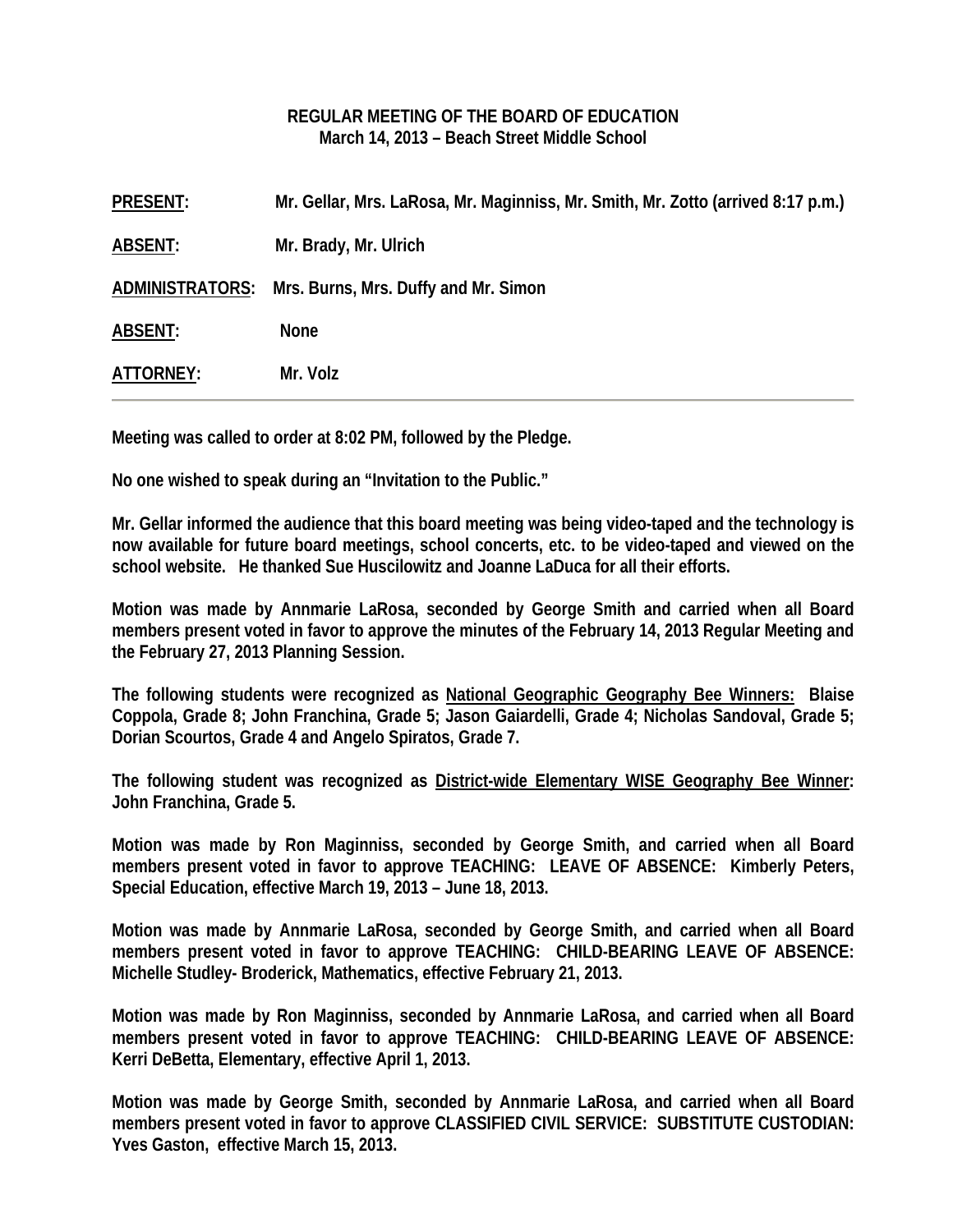**Motion was made by George Smith, seconded by Annmarie LaRosa, and carried when all Board members present voted in favor to approve CLASSIFIED CIVIL SERVICE: SUBSTITUTE FOOD SERVICE WORKER: Linda Thompson, effective March 15, 2013.** 

**Motion was made by Ron Maginniss, seconded by Annmarie LaRosa, and carried when all Board members present voted in favor to approve CLASSIFIED CIVIL SERVICE: PROBATIONARY APPOINTMENT: Kathleen Culkin, Part-Time Food Service Worker, effective March 15, 2013.** 

**Motion was made by Annmarie LaRosa, seconded by Ron Maginniss, and carried when all Board members present voted in favor to approve OTHER: ADVISORS/CLUBS 2012-2013 SCHOOL YEAR: UDALL MIDDLE SCHOOL: Diana Massaro, Udall Costume Director.** 

**CURRICULUM UPDATE: Bernadette Burns informed the audience that teachers continue to receive professional development in the application of the Common Core State Standard to instruction. A Parent Academy will be held on Tuesday, March 19, 2013 at Beach Street Middle School Cafeteria. Pamphlets regarding workshops and registration are available at the schools and on the district's website. English Language Arts Director Karen Appollo and Reading Teacher Sheila Siragusa will present at the upcoming conference focusing on the Common Core hosted by the Long Island Language Arts Council and Nassau Reading Council.**

#### **REPORT OF BOARD COMMITTEES:**

**Finance: Ron Maginniss discussed the topics addressed at the meeting that was held of 3/12/13 where the treasurer's report, payroll summary report, financial statements for the month of January, internal claims audit report, warrants, system manager audit trail, budget transfers, donations, surplus equipment, health service contracts, SEDCAR contracts and change orders were all discussed. Wendy Duffy reported that the district received \$33,000,000.00 in Real Estate taxes and \$9,600,000.00 in Star Aid.** 

**Buildings and Grounds: George Smith reported on the meeting that was held on 3/12/13. Some of the topics discussed were air quality testing at Bayview and Paul J. Bellew, the results were fine; planning for Atlantic project; room modifications of rental property to be done by pre-approved contractors at the full expense of the tenant; completion of athletic storage buildings; repairing of fields and grooming grounds; drainage and pavement issues and handicap lift to boys gym were discussed. Custodians continue to do an outstanding job in all areas.** 

**Education Committee: Annmarie LaRosa reported on the meeting that was held on 3/14/13. She informed the audience that approximately 70 parents have registered for the Parent Academy. The Academy is a really good opportunity for parents to understand the state standards. The workshops offered will provide parents an overview of the tools they can use at home to support their child's learning.** 

**Legislative Action Committee: Steve Gellar reported on the meetings that took place 2/19/13 and 3/6/13. Mr. Gellar spoke about the Legislative Letter-Writing Campaign. The following three letters are on the district's website regarding Funding, Leveled Pension and Sequestration. Mr. Gellar encouraged everyone to print and sign these three letters and return them to any school building by Monday, March 18, 2013. Annmarie LaRosa also spoke to the audience on how important these efforts are in terms of getting more state aid for the district.**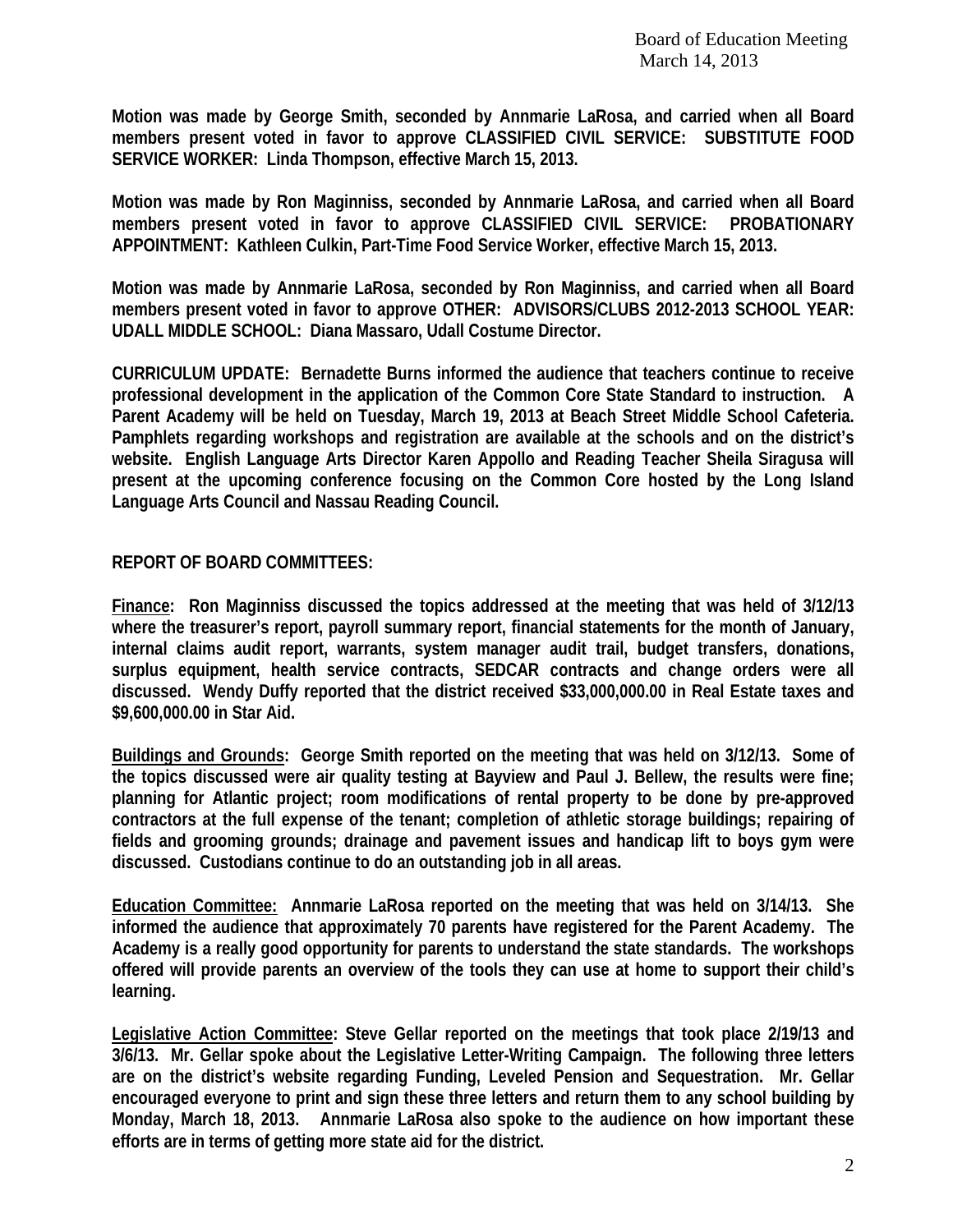**Safety and Security Committee: Mike Zotto reported on the meeting that took place 2/26/13. Some of the topics discussed were the following: update and revision of building safety plans; emergency procedure guides; the need for cameras, classroom locks, communication systems, swipe card and entry additions; security personnel requirements and training; links to emergency responders; updated building map and keys to Suffolk County Police Department.** 

**Committee on Special Education/Preschool: Ron Maginniss reported on the meeting that was held 3/14/13. Mrs. Dowling reported that annual reviews for students are almost done and will be completed in the middle of April. STAC forms are being completed as well. Student placements were also discussed.** 

**The Treasurer's Report for January 2013 was presented. Beginning balance as of December 31, 2012 \$3,265,304.79, ending balance as of January 31, 2013 \$39,071,218.11.** 

**Motion was made by Annmarie LaRosa, seconded by Ron Maginniss, and carried when all Board members present voted in favor to approve budget transfers numbered 3058 to 3067 for the 2012- 2013 school year.** 

**Motion was made by George Smith, seconded by Annmarie LaRosa, and carried when all Board members present voted in favor to approve the following Change Orders: Pella General Const. Corp. (\$1,343); Pella Gen. Const. Corp. (\$5,000); Metro Group of Long Island-HS Building A (\$3000); Metro Group of Long Island HS Building B (\$3,000) and Metro Group of Long Island HS Building C (\$3,000).** 

**Motion was made by Ron Maginniss, seconded by Annmarie LaRosa, and carried when all Board members present voted in favor to approve the following Health Service Contracts for the 2012-13 school year with Uniondale UFSD - \$600.56 and Patchogue-Medford UFSD - \$747.14.** 

**Motion was made by George Smith, seconded by Annmarie LaRosa, and carried when all Board members present voted in favor to approve the following SEDCAR Contracts for the 2012-13 school year with All About Kids, ACLD, AHRC, Building Blocks Pre School, Cleary School for the Deaf, Connetquot Central School District of Islip, DDI, The Hagedorn Little Village School, Harmony Heights School, Just Kids Early Childhood Learning Center, Kids in Action of Long Island, Inc., Kidz Therapy Services, Leeway School, Maryhaven Center for Hope, Metro Therapy, Nassau Suffolk Services for the Autistic, New England Center for Children, Inc., Suffolk County Department of Health Services, Summit School and Henry Viscardi School.** 

**Motion was made by Mike Zotto, seconded by Annmarie LaRosa, and carried when all Board members present voted in favor to approve the following donation: MSG Varsity/W. Islip Athletics in the amount of \$1,000.00.** 

**Motion was made by George Smith, seconded by Annmarie LaRosa, and carried when all Board members present voted in favor to declare the following surplus items: True Z 7 Upright Exercise Bike, Cybex 500 Upright Exercise Bike, True Z 7 Recumbent Exercise Bike, True 750 EA Elliptical Trainer and JAM N Stand Up Row Machine.**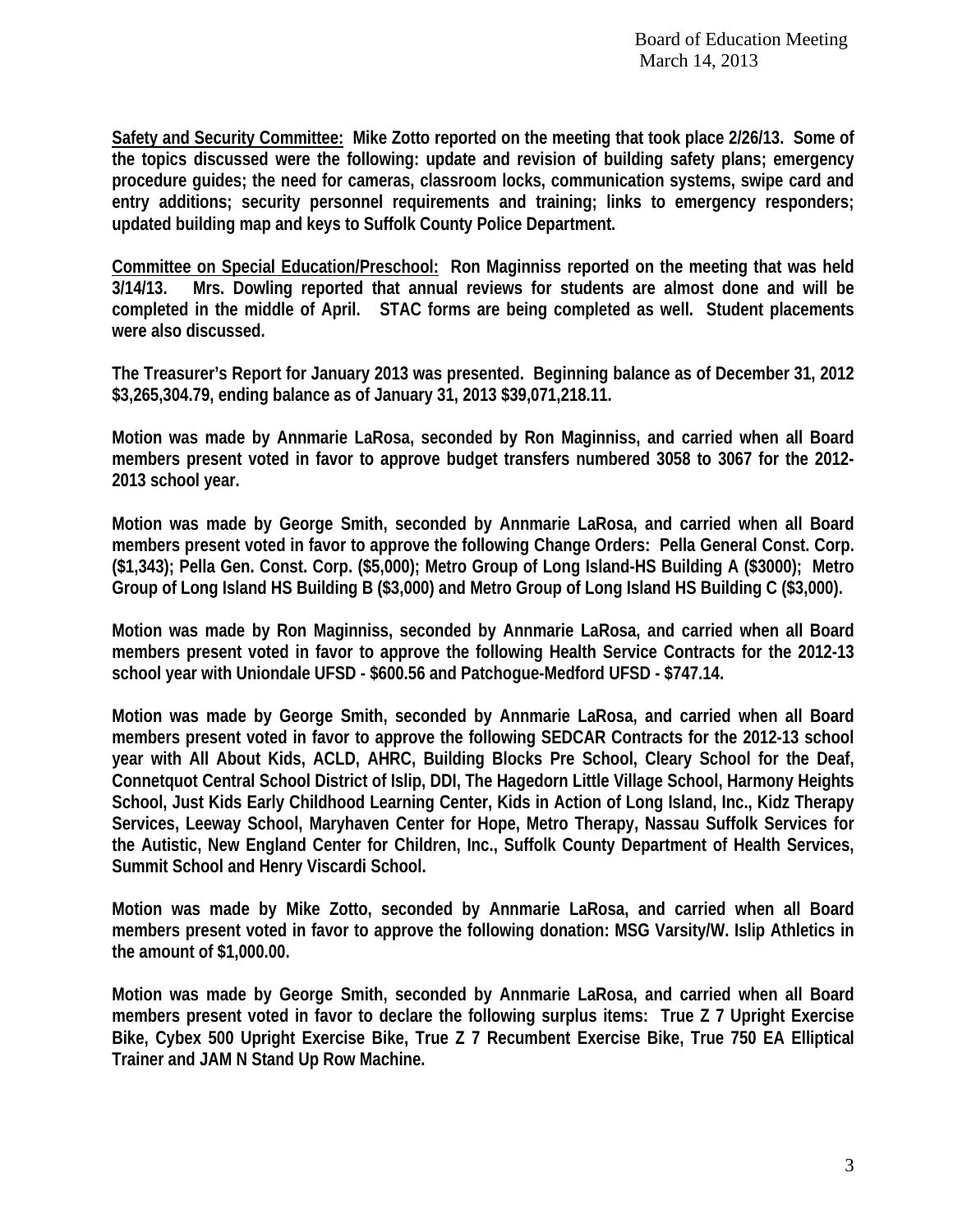# **PRESIDENT'S REPORT:**

**Motion was made by George Smith, seconded by Annmarie LaRosa, and carried when all Board members present voted in favor to approve the Student-Teacher Calendar for 2013-2014.** 

**Steve Gellar gave a quick update regarding the leasing of the buildings. The buildings are two-thirds filled and the district continues their efforts to fill to capacity. The Divine Rhythms Lease has not been executed yet because they want to increase the amount of space they are renting. The Atlantic deal agreement is complete in principal and the district is getting closer to finalizing the deal.** 

# **SUPERINTENDENT'S REPORT:**

**Mr. Simon spoke about the 2013-2014 Student-Teacher Calendar. The calendar was previously adopted in December but new information was received that changed the end of the year by one week. Monday, September 9th will be the first day of school for students because Rosh Hashanah falls on the Sept. 5th and 6th. Superintendent Conference Days will take place on September 3rd and 4th. The last day of classes is Friday, June 27th and High School graduation will take place on Saturday, June 28, 2014.** 

**Mr. Simon also spoke about a program he attended at Hofstra University on Evaluation of Presidential Leadership. High School junior and seniors had to answer questions regarding Leadership Challenges President Obama faces in his second term, Youth Voters and How to Achieve Congressional Bipartisan Cooperation. The panel consisted of Dr. Howard Dean and Mr. Ed Rollins. Mr. Simon thanked Mr. Gilmartin and Mr. Chizik for having the students participate in this informative program.** 

### **NOTICES/REMINDERS:**

**Mr. Simon reminded the audience about the electronic budget survey. There were over 1,000 responses. The next budget meeting will be held on March 20, 2013 in the Beach Street Cafeteria and the results of the survey will be presented.** 

**Budget Work sessions will be held in the Beach Street cafeteria at 7:30 p.m. on March 20, 2013, April 3, 2013 and April 8, 2013.** 

**Nominating Petitions for Board Trustee Seats available at District Office on Friday, March 15, 2013. Nominating Petitions to be returned by Monday, April 22, 2013 by 5:00 p.m.** 

**The following residents wished to speak during an "Invitation to the Public" - Donald Marmo, Joseph Elberti, Craig Miller and Erich Sternkopf.** 

**Donald Marmo, 131 Wilson Place, West Islip, NY – Mr. Marmo had concerns regarding the Atlantic Auto Mall transaction. He felt that the deal is not advantageous to students and tax payers and does not help bring revenue into the district. Mr. Smith informed Mr. Marmo that the fields can be rented from time to time and there is also the possibility of renting the fields for outside tournaments. West Islip community groups who pay taxes can also benefit.**